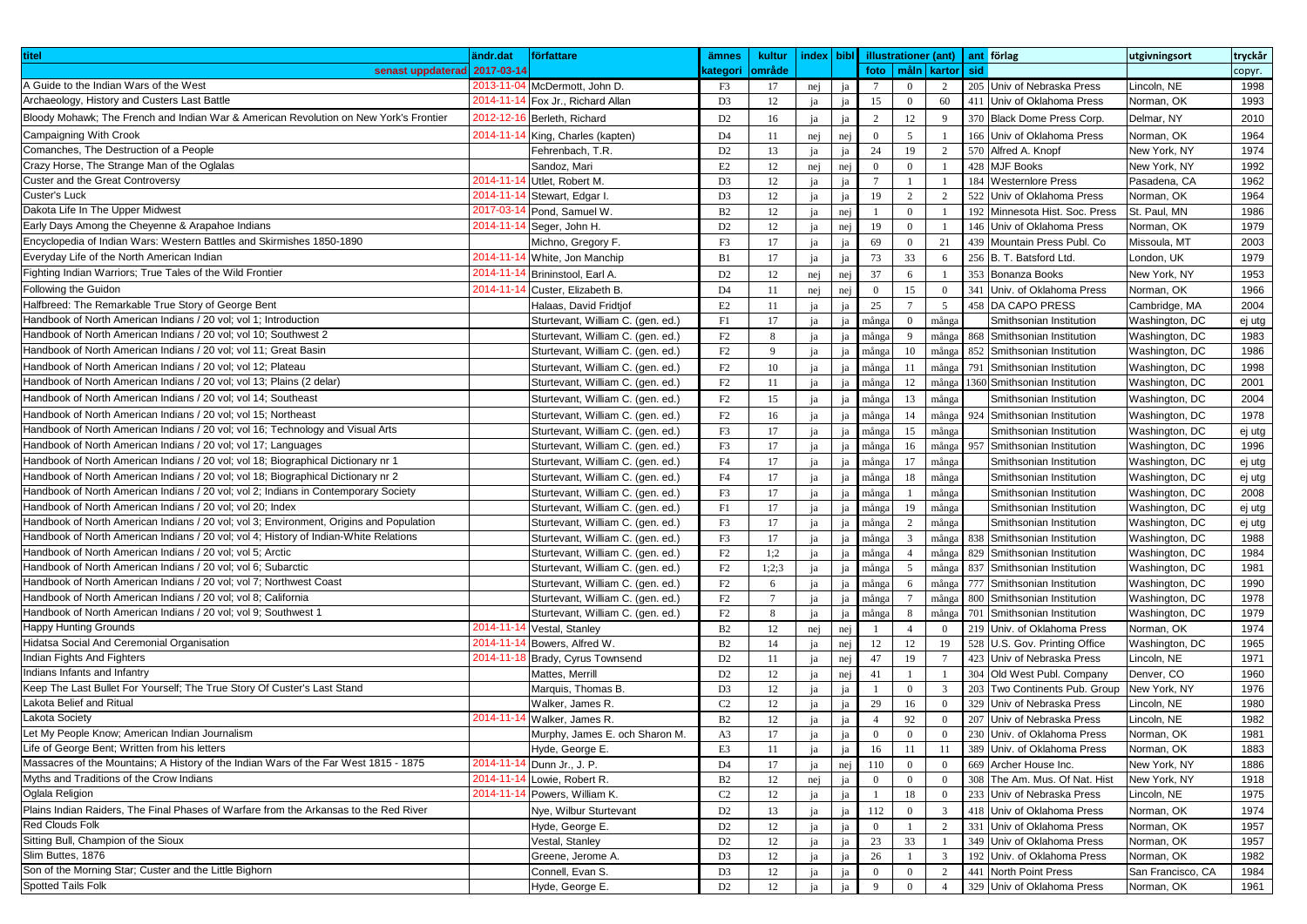| Sweet Medicine; The Continuing Role of the Sacred Arrows, the Sun Dance and the Sacred |            |                                  |                |    |     |     |          |                |          |                              |                    |      |
|----------------------------------------------------------------------------------------|------------|----------------------------------|----------------|----|-----|-----|----------|----------------|----------|------------------------------|--------------------|------|
| Buffalo Hat in Northern Cheyenne History; 2 vol                                        |            | Powell. Peter J.                 | B2             | 12 | iя  | iя  | 33       | 5              | 2        | 1441 Univ of Oklahoma Press  | Norman, OK         | 1969 |
| The Apaches, Eagles of the Southwest                                                   |            | Worcester, Donald E.             | D <sub>2</sub> | 8  |     | ia  | 37       | $\overline{0}$ |          | 389 Univ of Oklahoma Press   | Norman, OK         | 1979 |
| The Battle of Little Bighorn                                                           |            | 2014-11-18 Sandoz, Mari          | D <sub>2</sub> | 12 | iа  | iа  | $\Omega$ | $\overline{0}$ |          | 191 Univ of Nebraska Press   | Lincoln, NE        | 1966 |
| The Battle of Platte Bridge                                                            |            | Vaughn, J. W.                    | D3             | 12 | ia  | ia  | 17       | $\overline{0}$ |          | 132 Univ. of Oklahoma Press  | Norman, OK         | 1963 |
| The Blackfeet: Raiders on the Northwestern Plains                                      |            | 2014-11-14 Ewers, John C.        | B2             | 12 | ia  | iя  | 22       | $\overline{0}$ | 3        | 345 Univ of Oklahoma Press   | Norman, OK         | 1958 |
| The Buffalo Hunters                                                                    |            | Sandoz. Mari                     | D <sub>3</sub> |    | nej |     |          | $\Omega$       | $\Omega$ | 372 Hastings House Publ      | New York, NY       | 1975 |
| The Buffalo Soldiers                                                                   |            | 2014-11-18 Leckie, William H.    | D <sub>2</sub> |    | iа  |     | 24       |                | 5        | 290 Univ of Oklahoma Press   | Norman, OK         | 1967 |
| The Fighting Cheyennes                                                                 |            | Grinnell, George Bird            | D <sub>2</sub> | 12 |     | nei | 13       | 2              | 11       | 454 Univ of Oklahoma Press   | Norman, OK         | 1963 |
| The Kiowas and the Legend of Kicking Bird                                              |            | Hoig, Stan                       | E2             | 13 | ia  | ia  | 31       | 27             | 2        | 341 Univ Press of Colorado   | Boulder, CO        | 2000 |
| The North American Buffalo                                                             |            | Roe. F. G.                       | D <sub>3</sub> |    |     | jа  |          | $\Omega$       |          | 991 Univ. of Toronto Press   | Toronto, Canada    | 1972 |
| The Oglala Sioux                                                                       | 2014-11-14 | <sup>4</sup> Ruby, Robert H.     | B2             | 12 | nej | nei |          | $\overline{0}$ | $\Omega$ | 115 Vantage Press inc.       | New York, NY       | 1955 |
| The Peace Chiefs of the Cheyennes                                                      |            | Hoig, Stan                       | E <sub>2</sub> | 12 |     | jя  | 39       | 2              |          | 206 Univ. of Oklahoma Press  | Norman, OK         | 1980 |
| The Reynolds Campaign On Powder River                                                  |            | Vaughn, J. W.                    | D <sub>3</sub> | 12 | ia  | ia  | 13       |                | 2        | 239 Univ. of Oklahoma Press  | Norman, OK         | 1961 |
| The Sand Creek Massacre                                                                |            | Hoig, Stan                       | D3             | 13 | iя  |     | $\Omega$ |                | $\gamma$ | 217 Univ. of Oklahoma Press  | Norman, OK         | 1961 |
| The Shoshoni-Crow Sun Dance                                                            |            | 2014-11-14 Voget, Fred W.        | C <sub>2</sub> | 12 | iа  |     | 35       | 11             | 2        | 348 Univ. of Oklahoma Press  | Norman, OK         | 1984 |
| The Siege of Fort William Henry; A Year on the Northeastern Frontier                   |            | 2012-12-16 Huges, Ben            | D <sub>3</sub> | 16 |     | ia  |          | 12             | 10       | 337 Westholme Publishing LLC | Yardley, PA        | 2011 |
| The Sioux                                                                              | 2014-11-14 | Hassrick, Royal B.               | B2             | 12 | ia  | ia  | 11       | 29             |          | 379 Univ. of Oklahoma Press  | Norman, OK         | 1964 |
| The Story of the Little Big Horn                                                       |            | Graham, W. A.                    | D <sub>3</sub> | 12 | nej | nei | 26       | 2              |          | 223 Bonanza Books            | New York, NY       | 1959 |
| These Were The Sioux                                                                   |            | 2014-11-14 Sandoz, Mari          | B2             | 12 |     |     |          | 8              | $\Omega$ | 118 Hastings House Publ      | New York, NY       | 1961 |
| The Warrior Who Killed Custer                                                          |            | Howard, James H.                 | D3             | 12 | nej | jа  |          | 39             |          | 84 Univ of Nebraska Press    | Lincoln, NE        | 1968 |
| Warpath; The True Story of the Fighting Sioux, Told in a Biography of Chief White Bull | 2014-11-18 | Vestal, Stanley                  | E3             | 12 | ia  | ia  | 6        | 8              | 3        | 291 Univ of Nebraska Press   | Lincoln, NE        | 1934 |
| Washita: The U.S. Army and the Southern Cheyennes, 1867 - 1869                         |            | Green. Jerome A.                 | D <sub>2</sub> | 13 |     |     | 21       | 2              |          | 292 Univ. of Oklahoma Press  | Norman, OK         | 2004 |
| Waterways of War; The Struggle For Empire 1754 - 1763                                  | 2012-12-16 | Benson, Steve och Toelke, Ron    | A2             | 16 | nei |     |          | många många    |          | 57 Seaway Trail Inc          | Sackets Harbor, NY | 2009 |
| When Buffalo Ran                                                                       |            | 2014-11-14 Grinnell, George Bird | B2             | 12 | nej | nei |          | $\Omega$       | $\Omega$ | 114 Univ. of Oklahoma Press  | Norman, OK         | 1966 |
| With Crook at the Rosebud                                                              |            | 2014-11-18 Vaughan, J. W.        | D <sub>2</sub> | 12 |     | jа  | 20       | 3              |          | 245 Univ of Nebraska Press   | Lincoln, NE        | 1956 |
| Yuwipi; Vision & Experience in Oglala Ritual                                           |            | 2014-11-14 Powers, William K.    | C <sub>2</sub> | 12 | 12  | ia  | $\theta$ | $\Omega$       |          | 112 Univ of Nebraska Press   | Lincoln, NE        | 1982 |

## **DATABAS BÖCKER KATEGORIINDELNING**

|                | ämneskategori                |              | kulturområde                         |
|----------------|------------------------------|--------------|--------------------------------------|
| klass          | klassbeskrivning             |              | num kulturområde                     |
|                |                              |              |                                      |
|                |                              | 1            | Arktis; östra och mellersta          |
| А.             | ÖVERSIKTLIG                  | $\mathbf{2}$ | Arktis; västra                       |
| A1             | allmän                       | 3            | Norra skogslanden; östra             |
| A <sub>2</sub> | - specifik stam eller område | 4            | Norra skogslanden; mellersta         |
| A <sub>3</sub> | avgränsat ämnesområde        | 5            | Norra skogslanden; västra            |
| A4             |                              | 6            | Nordvästkusten                       |
|                |                              | 7            | Kalifornien                          |
| В.             | <b>KULTUR</b>                | 8            | Sydvästern                           |
| <b>B1</b>      | - allmän                     | 9            | Samlarfolken i Stora Bassängen (Grea |
| <b>B2</b>      | - specifik stam eller område | 10           | Högplatåfolken (Intermountain / Plat |
| B <sub>3</sub> | - avgränsad kulturyttring    | 11           | Hela prärien                         |
| <b>B4</b>      |                              | 12           | Jägarnomaderna på norra högprärien   |
|                |                              | 13           | Jägarnomaderna på södra högprärien   |
| C.             | <b>RELIGION</b>              | 14           | Jordbrukarfolken på lågprärien       |
|                | allmän                       | 15           | Sydöstern                            |
| $rac{C1}{C2}$  | - specifik stam eller område | 16           | Nordöstern (Majsodlarna i öster)     |
| C <sub>3</sub> | avgränsad religionsyttring   | 17           | Samtliga                             |
| C <sub>4</sub> |                              |              |                                      |
|                |                              |              |                                      |
| D.             | <b>HISTORIA</b>              |              |                                      |

|               | ämneskategori                | kulturområde                                      |
|---------------|------------------------------|---------------------------------------------------|
| klass         | klassbeskrivning             | num kulturområde                                  |
|               |                              |                                                   |
|               |                              | Arktis; östra och mellersta<br>1                  |
| А.            | ÖVERSIKTLIG                  | 2<br>Arktis; västra                               |
| Α1            | - allmän                     | Norra skogslanden; östra<br>3                     |
| А2            | - specifik stam eller område | Norra skogslanden; mellersta<br>4                 |
| A3            | - avgränsat ämnesområde      | Norra skogslanden; västra<br>5                    |
| A4            |                              | Nordvästkusten<br>6                               |
|               |                              | Kalifornien<br>7                                  |
| В.            | <b>KULTUR</b>                | 8<br>Sydvästern                                   |
| Β1            | - allmän                     | 9<br>Samlarfolken i Stora Bassängen (Great Basin) |
| <b>B2</b>     | - specifik stam eller område | Högplatåfolken (Intermountain / Plateau)<br>10    |
| B3            | - avgränsad kulturyttring    | Hela prärien<br>11                                |
| Β4            |                              | 12<br>Jägarnomaderna på norra högprärien          |
|               |                              | Jägarnomaderna på södra högprärien<br>13          |
| <u>c.</u>     | <b>RELIGION</b>              | Jordbrukarfolken på lågprärien<br>14              |
| $rac{C1}{C2}$ | - allmän                     | Sydöstern<br>15                                   |
|               | - specifik stam eller område | Nordöstern (Majsodlarna i öster)<br>16            |
| C3            | - avgränsad religionsyttring | 17<br>Samtliga                                    |